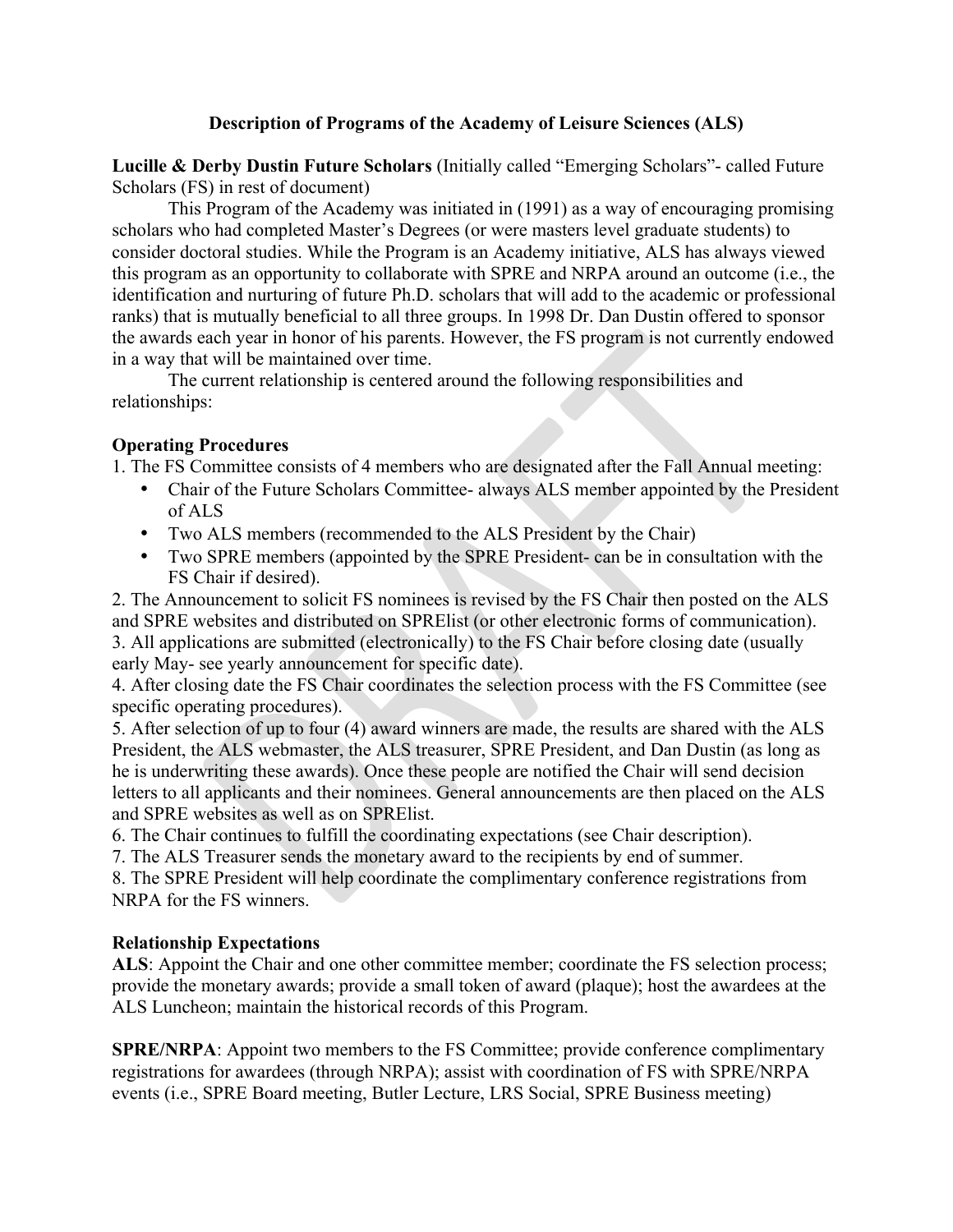### **Future Scholars Committee Responsibilities**

### *FS Chair:*

- Appointed by the ALS President after the Fall Annual meeting for a 2 year term
- Makes recommendations for one (1) ALS member to the ALS President and can work with the SPRE President for the two (2) SPRE committee members
- Updates the FS Announcement
	- o Places announcement on ALS and SPRE websites
	- o Announces on SPRElist (plus others)
- Process coordination
	- o All applications sent (electronically) directly to FS Chair
	- o Timely coordination of materials to Committee (including selection criteria, application letters, faculty recommendation, etc)
	- o Selections made by mid-summer with notifications made (ALS President, the ALS webmaster, the ALS treasurer, SPRE President, and Dan Dustin (as long as he is underwriting these awards), applicants and their nominees, general announcements to ALS and SPRE websites as well as on SPRElist)
	- o Solicit/edit bios of winners for web-postings and introductions
	- o Coordinate the selection of mentors for each FS
	- o Set-up the schedule of FS appearances (FS orientation meeting, Butler Lecture, LRS Social, possible SPRE Board meeting, ALS Lunch, etc).
	- o Communicate with the FS awardees to coordinate details related to the award and the conference
	- o Meet with FS upon arrival at conference for an "orientation" (meet each other, go over schedules, etc)
	- o Introduce the FS at the various functions
	- o Evaluate process and make any new recommendations to ALS President
	- o In a transition year for FS Chair, agree to help new Chair transition into roles

# *FS Committee Member*

- Review selection criteria and evaluate potential award winners in a timely way
- Communicate results to Chair within the stated timeframes
- When possible, be present at the Butler Lecture to be recognized for service

# **Nominations and Elections Committee**

This Committee (elected annually with automatic membership by the past-President) has 2 major responsibilities:

- to solicit nominations for new Fellows
	- o review criteria (see Constitution) with ALS membership and encourage the nominations of worthy Fellows' candidates
	- o make nominations available to ALS memberships and oversee the voting process
	- o communicate the results of the voting process to the membership and to the newly elected Fellows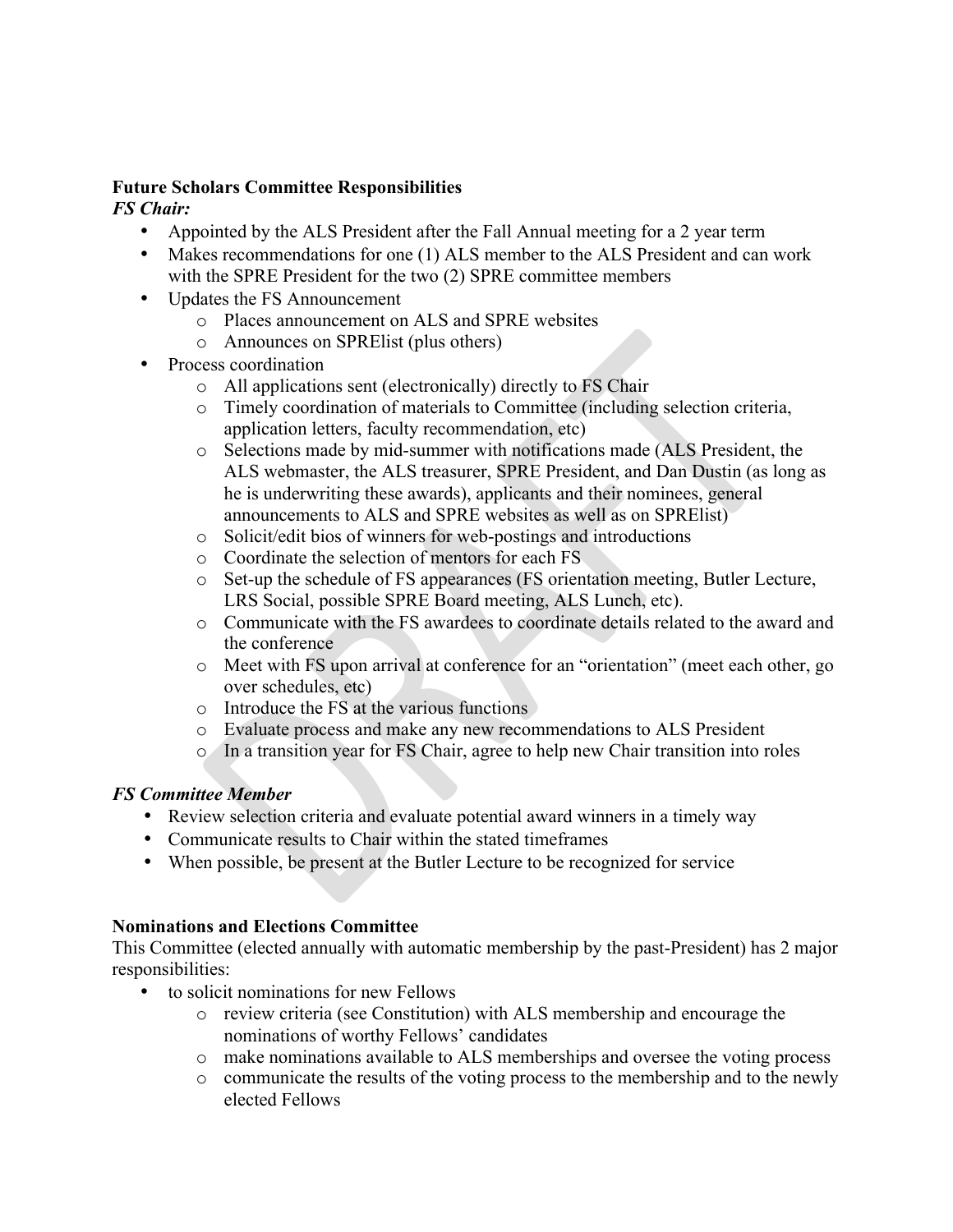- o communicate names of new Fellows to the President-elect for certificate/plaque purposes
- to recruit ALS members to stand for the offices of President-elect and Secretary-Treasurer
- organize, administer, and report the results of the officer balloting process to the membership

### **Academy of Leisure Sciences Officers' Responsibilities (see Constitution for additional details)**

**President** (ascends from President-elect)**:**

- Appoints/reaffirms FS Chair and two ALS committee members (based upon recommendation from past FS Chair)
- Confirms and communicates with Nominations Committee (new officers and new Fellows)
- Organizes the ALS Lunch
- Communicates with other officers as needed
- Reviews/updates the operating procedures to maintain current information
- Proposes special project (optional)

### **President-elect** (elected annually)**:**

- Coordinates Plaques/certificates/tokens (Future Scholars, Past President)
- Acts for President when needed
- Supports the President in special projects
- Assumes Presidency

### **Secretary-Treasurer** (elected annually):

- Records minutes from meetings and share with the membership for approval and archiving
- Maintains records and communicates all financial transactions of the Academy
	- o Dues reminders
	- o Collects dues
	- o Pays bills
	- o Provides a financial report at annual meeting
	- o Sends checks to Future Scholars' winners
- Maintains the archive of the Academy business (in conjunction with the Historian)
- Maintains accurate roll of all active Fellows
- Corresponds with Fellows and others on the promotion of academy affairs

**Historian (often combined with the Webmaster)** (elected for a 3 year term):

- Maintains the ALS website with current member information as well as important archival material
- Updates the Future Scholars web area upon selection of new winners